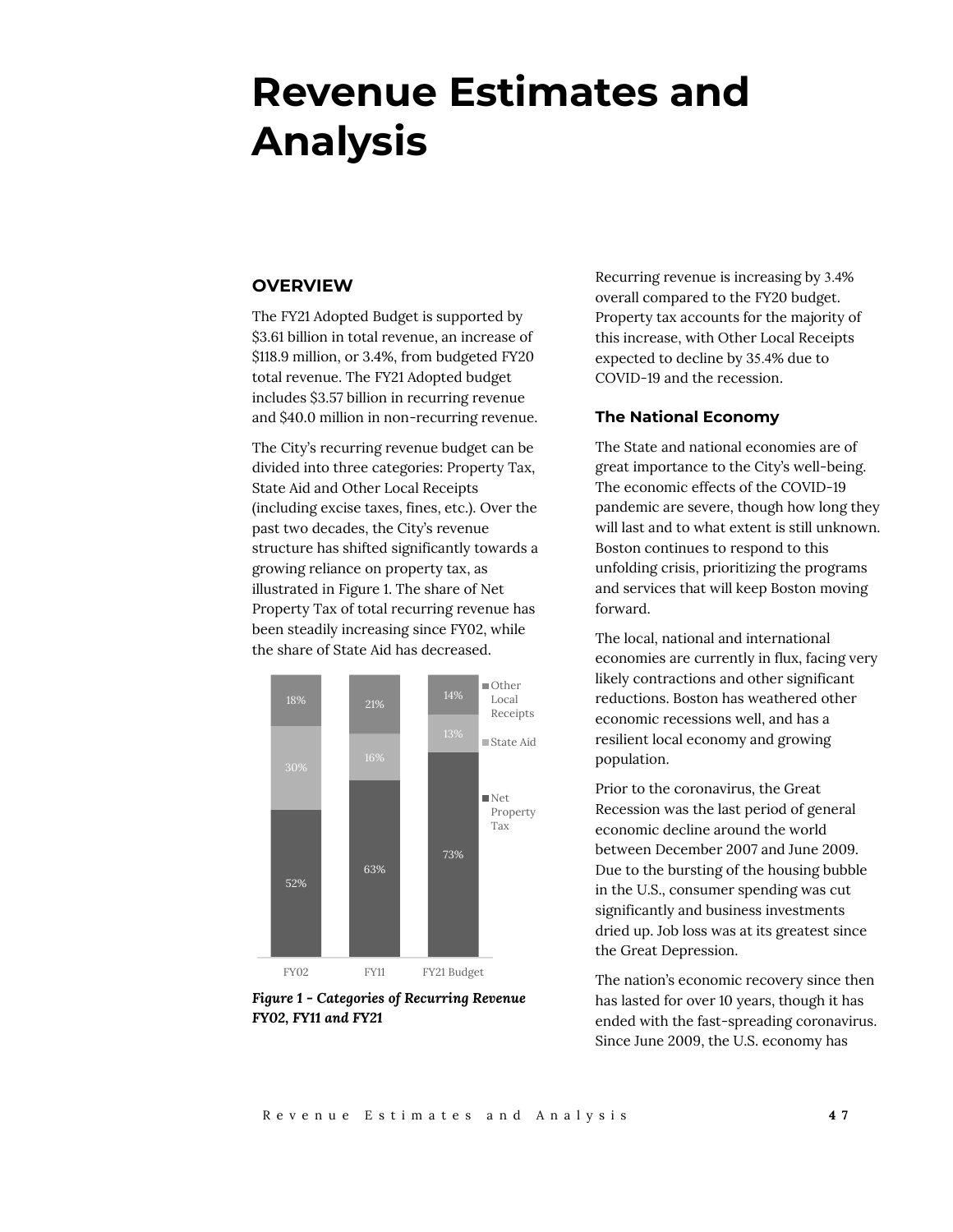been steadily growing, as evidenced by Gross Domestic Product (GDP) growth, with Real GDP growth ranging between 1.6% and 2.9% (Figure 2). 2019 Real GDP growth was 2.3%. However, recent developments surrounding the COVID-19 pandemic has had devastating effects on the stock market and the U.S. and World economies. The second quarter of 2020 saw a 9.1% drop in Real GDP, an unprecedented decline.



# *Figure 2 – Real Gross Domestic Product Growth, Chained 2012 dollars, 2002-2019 (FRED Economic Data)*

Prior to COVID-19 the labor market has continued to strengthen and economic activity has been rising moderately. The civilian unemployment rate in the U.S. has been steadily decreasing since the end of the recession: the unemployment rate was 3.5% in February 2020. However, the global pandemic caused many companies, institutions and government to layoff or furlough large shares of their employees. In April, the national unemployment rate reached 14.7%, though it has been slowly decreasing since. In July, the rate declined to 10.2%, with the number of unemployed people falling by 1.4 million to 16.3 million.



*Figure 3 – Civilian Unemployment Rate, Seasonally Adjusted, Quarterly Q1 2000 – Q2 2020 (FRED Economic Data)*

Inflation has been below the Federal Reserve's target of 2%. The Federal Reserve's most recent meeting associated with economic projections shows the inflation projection at a range between 1.7% to 2.1% in 2020 and 1.8% to 2.3% in 2021.

The Federal Funds rate is the interest rate at which depository institutions trade federal funds with each other, with the target rate representing the upper limit of the projected range. In December 2015, for the first time since 2007, the Federal Reserve started increasing the target rate. Then, in August 2019 the Federal Reserve started gradually decreasing its target rate; with the most recent decrease occurring on March 2020, to a range of 0% to 0.25%.



*Figure 4 - Federal Funds Target Rate March 2015- March 2020 (FRED Economic Data, Monthly, End of Period)*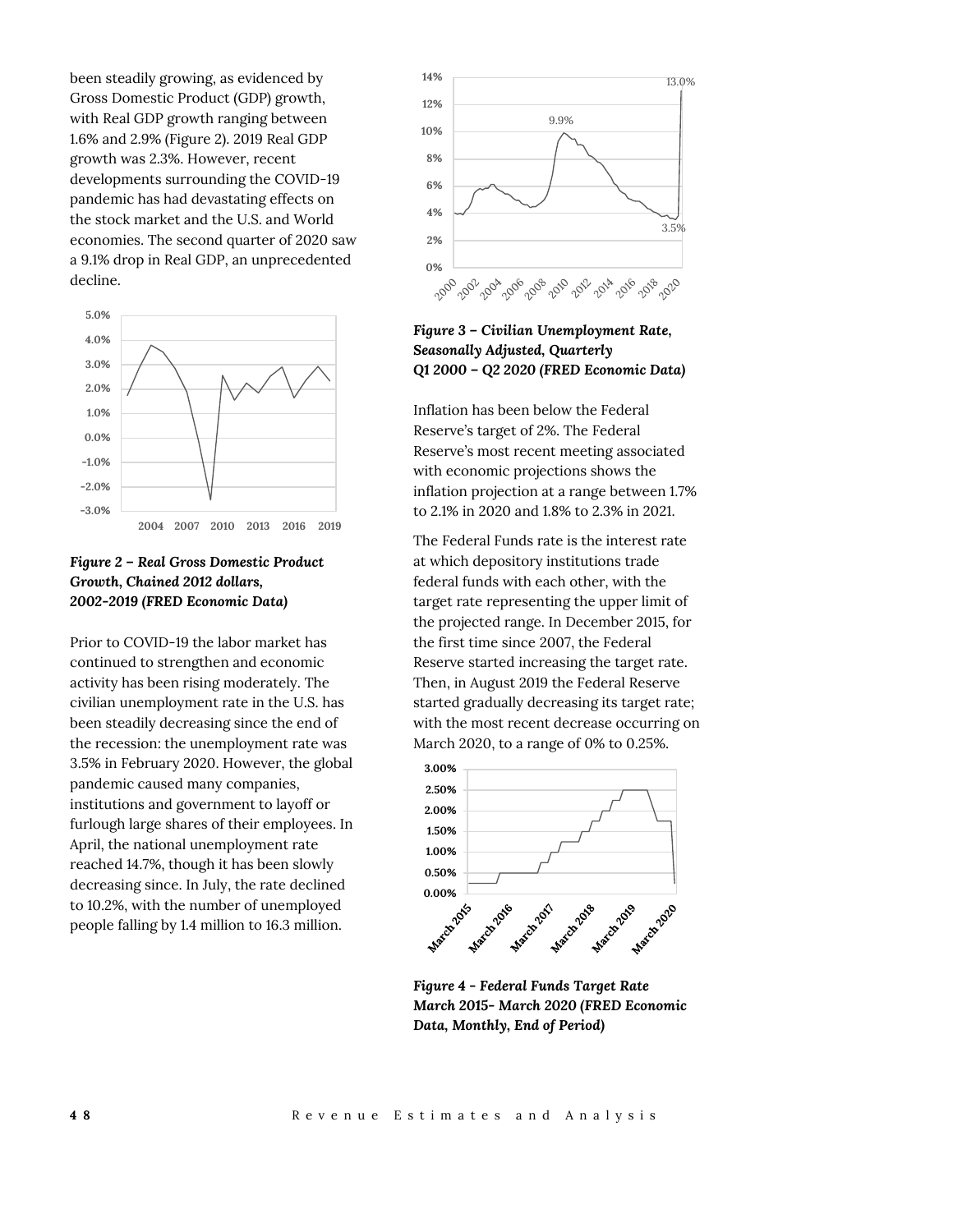#### **The State and City Economies**

As of Q1 of 2020, Massachusetts' real GDP decreased by 5.1%, ranked 30<sup>th</sup> out of all 50 states and D.C., according to the Bureau of Economic Analysis (BEA). This was due to the extensive stay-at-home advisory issued by Governor Baker and the gradual opening that followed. Based on 2018 data, Massachusetts was ranked the second wealthiest state in terms of GDP per capita - \$73,321 in 2018 – and 129% of the national per capita GDP.



### *Figure 5 - Real Massachusetts and Boston Gross Product Growth, Chained 2018 dollars 2005-2017*

Prior to COVID-19, the unemployment rate had been decreasing for both Massachusetts and Boston. As of October 2019, both rates dropped below 3%. However, the prolonged shutdown in Massachusetts due to the spread of the virus in the state caused the state unemployment rate to reach 17.7% in June 2020, the highest rate in the country. It then dropped a little in July to 16.1%, or approximately 591 thousand individuals.

See the *Boston's People & Economy* section of Volume I for more details on Boston's population and labor force trends.

#### **The Commonwealth Budget**

State aid to the City represents its second largest single source of general fund revenue, although in the past two decades it has been declining as a share of recurring revenue. Often, changes to law or policy recommendations that affect City expenditures and revenue generating capacity occur within or alongside budget language. As a result, the State budget is of great interest to the City.

Recent State Budget History

Since the economic downturn in June 2009, the State has faced several years of ups and downs in managing their structural balance. While State revenue growth, especially income tax, has rebounded considerably, large variances in quarterly and yearly revenue collections have made budget decisions difficult at the State level.

As a result, the State has made use of its stabilization or "rainy day" fund, in addition to reductions in expenditures and increases in revenue, to deal with its structural imbalance. At the close of FY08, the stabilization fund balance was approximately \$2.1 billion. The State had drawn down the balance considerably by the close of FY10 to a low of approximately \$670 million before revenues began to increase again in FY11-FY12. Between FY14 and FY17, the fund stabilized at approximately \$1.3 billion, and has increased since to \$3.5 billion.

#### The FY21 State Budget

The City's FY21 state aid budget is based on the FY20 budget, since the State's budget was not approved as of June 30<sup>th</sup>, 2020. In addition, the State is currently operating on a 1/12 basis, meaning the budget for each month is 1/12 of the FY20 budget.

For more details, see *State Aid and Assessments* under the *Revenue Estimates* section below.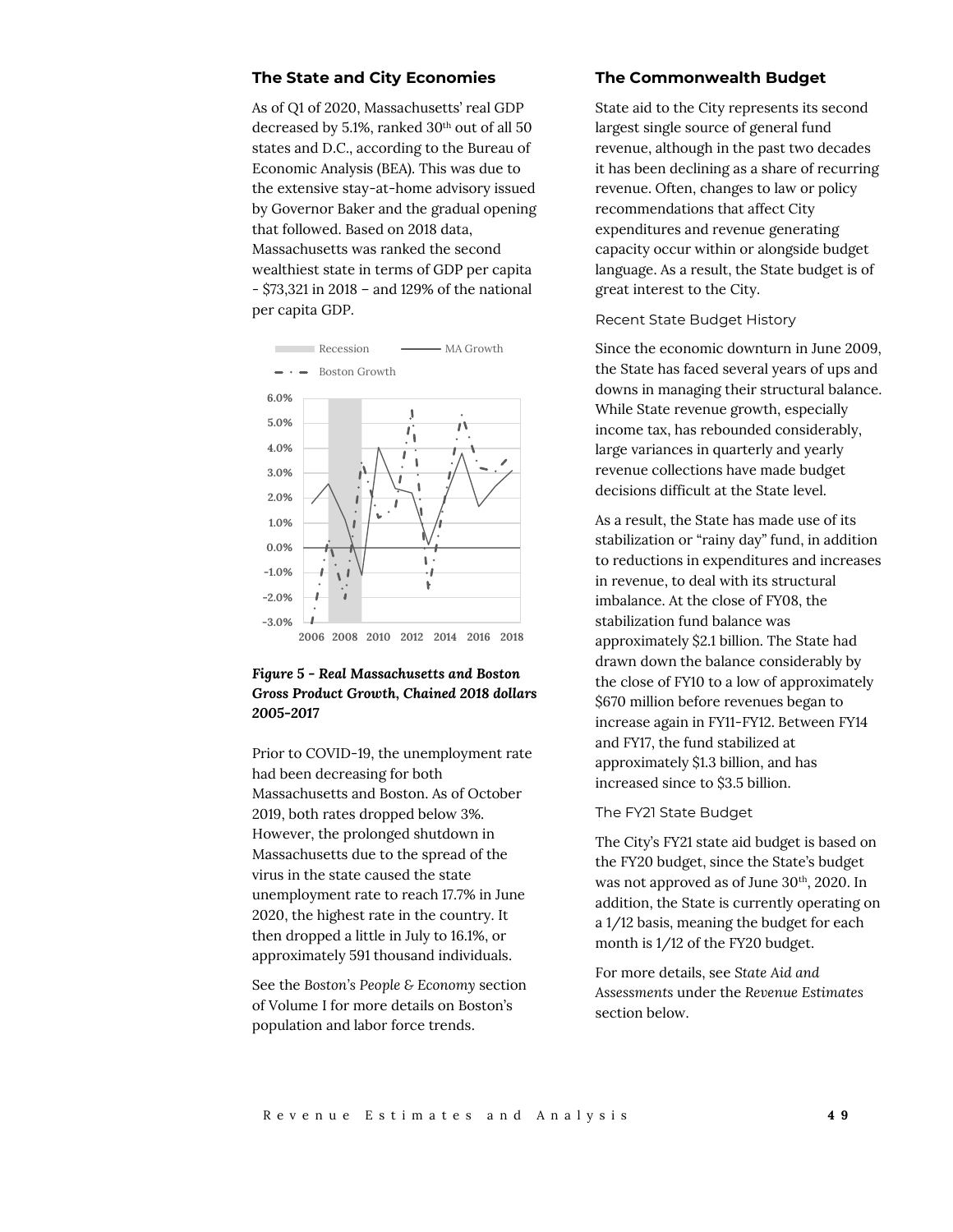# **REVENUE ESTIMATES**

### **The Property Tax**

The property tax levy has always been the City's largest and most dependable source of revenue. In FY20, the net property tax levy (levy less a reserve for abatements) totals \$2.46 billion, providing 71.3% of recurring revenue. In FY21, the net property tax levy is estimated to total \$2.62 billion and account for 73.4% of budgeted recurring revenues.

Thanks to a surging economy and smart policies implemented by Mayor Walsh, property values in Boston had continued to rise steadily in FY20. In FY19, property values increased by \$10.6 billion or 6.9%, and in FY20, property values increased by \$11.7 billion or 7.1%, currently totaling \$176.2 billion. The City is mindful of effects of COVID-19 on property values in the City, and continues to monitor any impacts.

Proposition 2 ½ has been the overwhelming factor affecting the City's property tax levy since being passed in 1980 by the State Legislature. Proposition 2 ½ limits the property tax levy in a city or town to no more than 2.5% of the total fair cash value of all taxable real and personal property (referred to as the *levy ceiling*). It also limits the increase in the total property tax levy to no more than 2.5% over the prior year's total levy (referred as the *levy limit*), with certain provisions for new construction. This means that while the property values have grown 76% since FY14, property tax revenue has grown by 41% due to Proposition 2 ½.

In each year since FY85, the City has increased its levy by the allowable 2.5%. These increases have grown as the levy has grown, beginning in FY85 at \$8.4 million and reaching \$62.7 million in FY21.

Finally, Proposition 2 ½ provides for local overrides of the levy limit and a local option to exclude certain debt from the limit by referendum. The City of Boston has never

sought a vote to either override the levy limitations or exclude any debt from the limit.

Despite these constraints, the Mayor is committed to keeping residential property tax bills down to retain more low and middle-income homeowners in the city. Policies the Mayor has pursued are demonstrating success, as the average single-family tax bill in Boston is 37.9% below the FY20 statewide average. In 2016, Mayor Walsh advocated for a change in State law that increased the residential exemption limit, a reduction in real estate taxes for homeowners who occupy their property as their principal residence, from 30% to 35% of the average assessed value of all Class One residential properties. The City Council, with the approval of the Mayor, once again chose the maximum exemption allowed by law – 35% for the FY20 Tax Rate. The FY20 residential exemption amount increased by \$161 over last year's amount.

During these same years, the levy has also been positively impacted by taxable new value, or "new growth". New growth can arise from both real and personal property and is outside of the Proposition 2 ½ cap. Thanks to efforts to attract business development and grow its housing stock, Boston experienced unprecedented new growth in property tax revenue over the past four fiscal years. In FY21, the City expects new growth to remain high, though likely not to exceed experiences in FY17 through FY20.

During the past four years, the City saw notable construction projects in Boston enter the City property tax base for commercial, mixed-use and residential properties, most notably in the Seaport District, Dorchester, and the Back Bay. According to the BPDA, the estimated revenue from building permit fees during FY19 indicated the potential for \$7.2 billion in construction activity compared to an estimate of \$5.5 billion in FY18.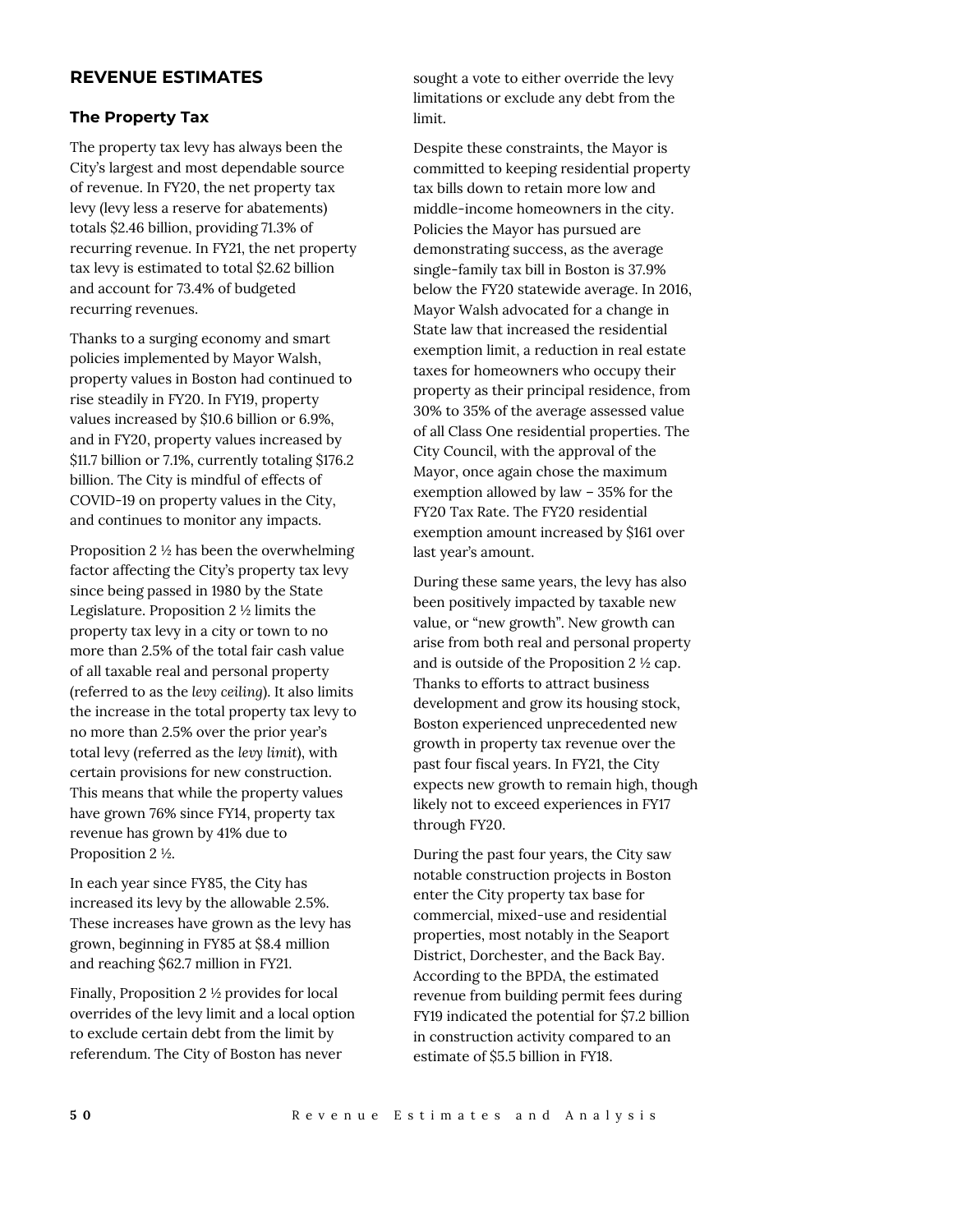New growth is projected to total \$65.0 million in FY21. Property tax growth from new growth has exceeded growth from the allowable 2.5% increase in 24 of the last 35 years. However, as was evident during the last recession, new growth revenue is volatile and depends on the development cycle and the local, state and national economies. See Figure 6 for Property Tax growth in the past 10 years.

It is important for the financial health of the City that the property tax levy continues to grow, combined with diversification of the City's revenue sources. Efforts continue to reduce reliance on the property tax through increasing existing or establishing new local revenue sources.



### *Figure 6 – Property Tax Levy Increase by Type, FY13-FY21*

The percentage of the total tax levy borne by residential taxpayers has averaged around 39% since FY06 and is now 40%. The amount and value of residential and commercial properties determine the ratio between the different categories.

Classifying properties in the residential, commercial and industrial categories reduces the residential tax rate, the rate per \$1,000 of property value, to the lowest level allowed by law. Without it, residential

taxpayers would see their property taxed at a much higher rate. Figure 7 shows the two tax rates – for residential properties and for commercial, industrial and personal properties – since FY08. Rates have increased following the Great Recession (FY08-FY13), when values decreased significantly due to the burst of the housing bubble. Starting in FY14, rates have decreased, thanks to the acceleration of development and the recovery of the economy.



## *Figure 7 - Property Tax Rates FY08-FY20*

While the effects of COVID-19 remain unknown, indicators of property tax in the current economy were improving as well. Office vacancy rates, an indicator of commercial real estate value, were declining from their peak. According to Colliers International, the City had a vacancy rate of 10.6% as of the second quarter of 2020, a slight increase over previous quarters. The citywide median single-family home price was \$608,000 for 2019. The inflation adjusted median sales price fell by 0.5%, while the sales volume fell 8.2% between 2018 and 2019.

Any significant decline in property values can present a problem for cities as dependent on the property tax as Boston. As property values decreased in the early 1990's, and the City continued each year to maximize the allowable levy increase under Proposition 2 ½, the levy rapidly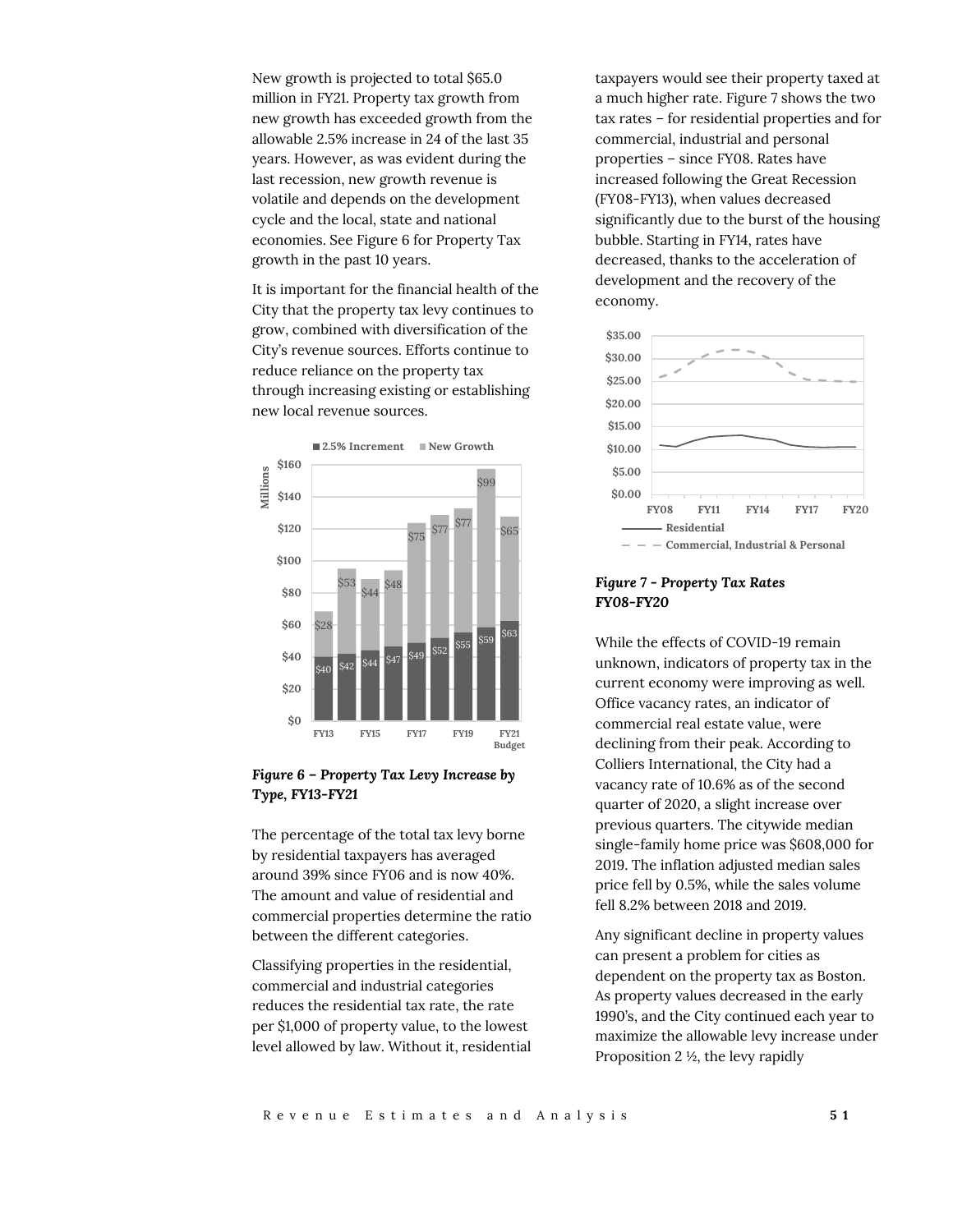approached the levy ceiling of 2.5% of total assessed value. Reaching the 2.5% ceiling would further limit the City's capacity to increase the annual levy and raise the needed revenue to support the City's budget.

However, due to years of strong new growth increases, the City has significant space between its FY20 net effective tax rate of 1.42% and the tax levy ceiling of 2.5% of total assessed values. If the real estate market were to depreciate, having a tax levy significantly lower than the levy ceiling would insulate revenues from an immediate shock. Nevertheless, if values were depressed long enough, future growth of the property tax would be impaired. The darker area in Figure 8 shows the difference, or gap, between the tax levy and ceiling.



### *Figure 8 – Property Tax Levy and Levy Ceiling, FY00-FY20*

### **State Aid and Assessments**

State aid refers primarily to distributions from the State to municipalities for Chapter 70 education aid, unrestricted general government aid, and charter school tuition reimbursement, along with other relatively small State programs such as library aid. State aid, as it is used here, excludes any grants to or offsets for direct expenditures by City departments.

State aid in FY21 is based on the FY20 budget, since as the State grapples with their own impacts of the COVID-19 pandemic and recession, no State budget was passed when the City budget was being finalized. The Baker administration and the Legislature have committed to no less than the FY20 level of funding for UGGA and Chapter 70 education aid as a baseline amount for FY21 funding.

The City received General Fund gross State aid totaling \$439.7 million in FY18 and \$434.4 million in FY19. The City expects to receive \$464.2 million in State aid in FY20 and has budgeted the same amount for FY21.

Municipal Charges, also known as State assessments, are charged by the State to municipalities for items such as charter school tuition and MBTA service. State aid distributions are reduced by the amount of assessments charged to a municipality. The City paid \$264.1 million in FY18 and \$278.7 million in FY19. The City expects to pay \$310.6 million in assessments in FY20 and is budgeting \$331.0 million in FY21, based on the Governor's FY21 budget.

In 1993, the State began an effort to increase and equalize funding for local education. The Chapter 70 formula, derived from that effort, establishes a foundation budget, or a minimum level of education spending in each school district, which the State and district then share the cost of funding. The City received Chapter 70 education aid totaling \$218.1 million in FY18 and \$220.0 million in FY19. The City expects to receive \$221.9 million from the State in FY20 and budgeted a similar amount for FY21.

Charter school tuition has rapidly increased since enactment of the 2010 Achievement Gap legislation that expanded the number of charter school seats. Boston's charter school tuition assessment is budgeted to increase by \$17.4 million, or 8.1%, over the FY20 budget, as 11,156 students are projected to attend a state charter school in FY21. The charter tuition reimbursement is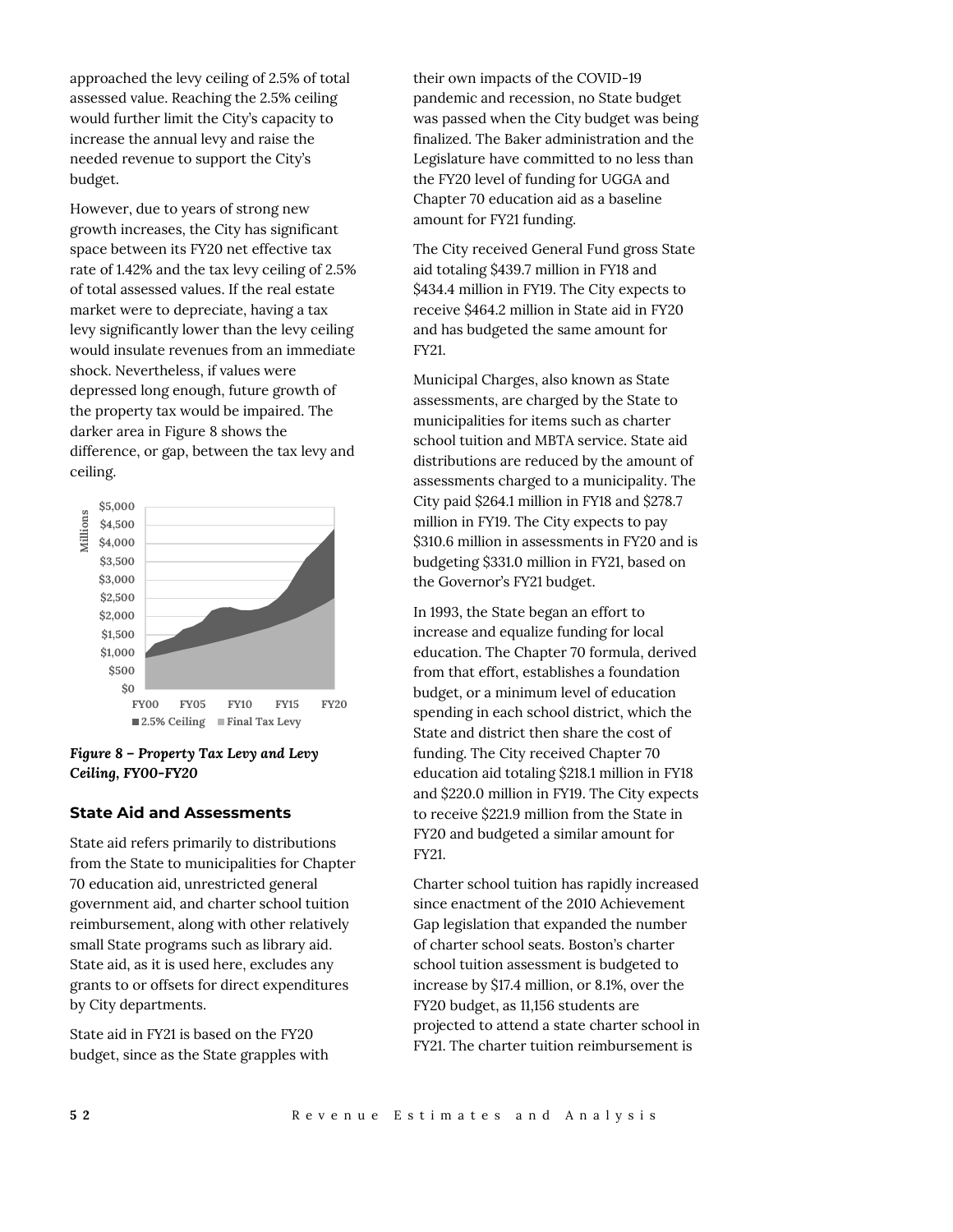budgeted in FY21 at the FY20 level - \$34.7 million.

Boston has seen its charter school costs rise dramatically since 2010 – 240% or \$163.7 million between FY11 and FY21 budgets. The net cost of charter schools to the City has been increasing rapidly: the cost was \$150.7 million in FY18 and \$166.0 million in FY19. The City is projecting a \$179.9 million net impact in FY20 and \$197.3 million in FY21.



## *Figure 9 – Net Charter School Costs FY11-FY21*

For the past five years, Mayor Walsh, BPS teachers, staff, parents and students from around Boston and the state have been advocating on behalf of education finance reform that updates State funding formulas to better reflect the needs of students and a 21st century classroom. The City has consistently advocated that any education finance bill must direct new resources back to districts that educate the highest needs students in the state, like Boston.

The Student Opportunity Act represents a fundamental change in trajectory of State funding for Boston's schools and students. The bill will roll out in different phases over the next seven years as the Legislature funds it during the annual budget process.

When fully implemented, the bill will ensure that Boston benefits in two main ways.

First, Boston's Foundation budget will increase dramatically because the full implementation of the Foundation Budget Review Commission Rates – Low Income, SPED, ELL and Health – is driving this bill. More importantly, a change in the way low income/economically disadvantaged Students are counted in Boston will allow the City to count upwards of 10,000 new students as low income. The State projects Boston's' Chapter 70 aid to increase between \$70 and \$100 million by year seven of the Bill.

Second, since the Foundation changes will also increase the City's education budget and charter tuition assessment, the bill also includes a commitment to fund the charter reimbursement fully in three years. When the three-year phase-in completed, Boston would be entitled to upwards of \$53 million in charter reimbursement, \$18 million more than the City's expected reimbursement in FY20 and the FY21 budgeted reimbursement. This section is still subject to appropriation, meaning it will need to be funded by the legislature on an annual basis.

The second largest source of State revenue is the unrestricted general government aid (UGGA). From the FY10 budget going forward, the Governor and the Legislature combined general government aid from Additional Assistance and Lottery into one account: UGGA. Revenue derived from the State's lottery now accounts for nearly all funds dispersed through UGGA. For Boston, UGGA revenue totaled \$189.3 million in FY18 and \$186.9 million in FY19. In FY20, the City expects to receive \$210.2 million, which includes \$9 million the State owes the City due to an underpayment made by the State in June 2019.

The City has budgeted UGGA in FY21 at \$201.2 million, similar to the FY20 budget. Uncertainty regarding this source is higher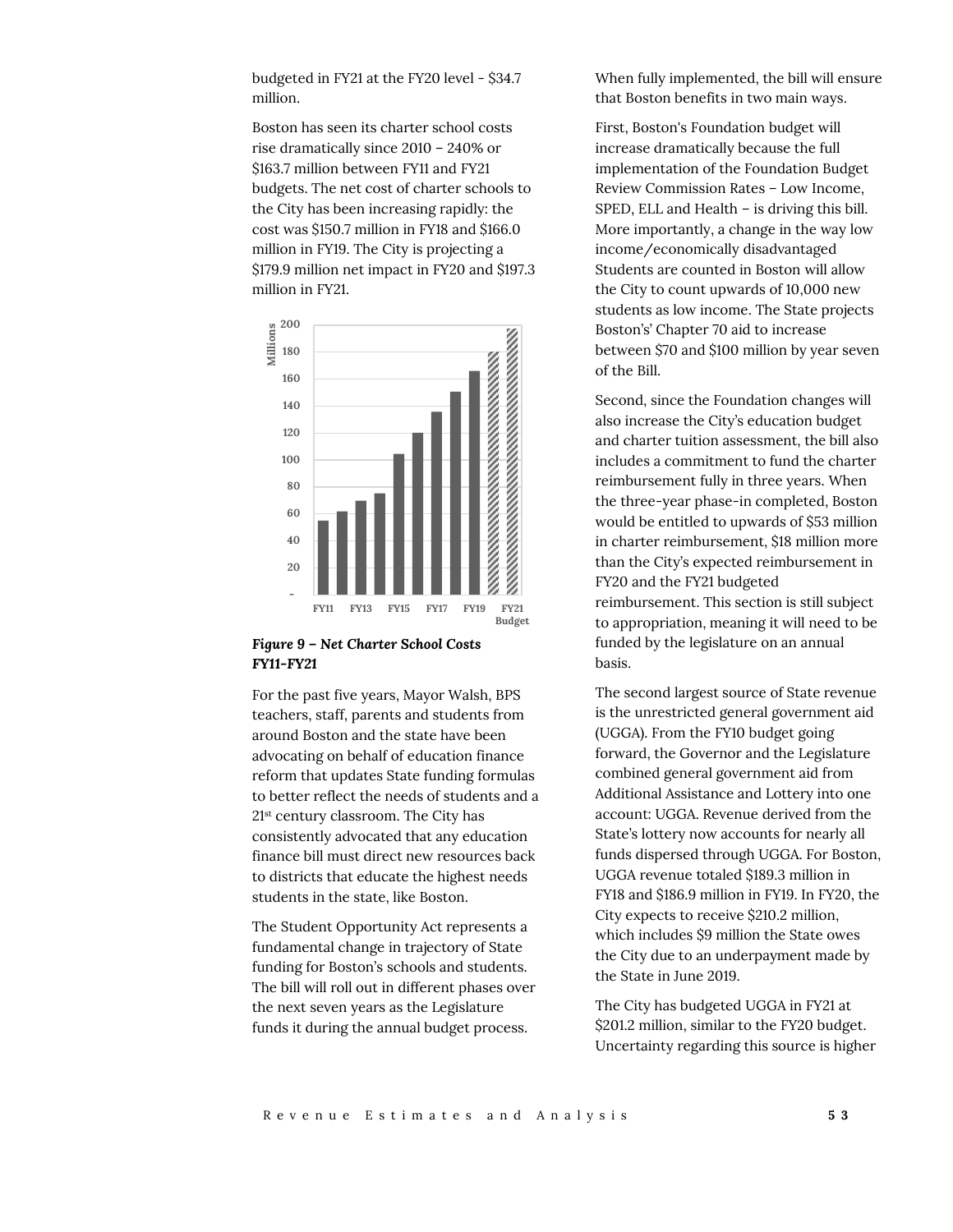than usual at this time, given the State's FY21 budget is not finalized, and it is unknown how COVID-19 will affect it.

Net state aid, which is gross state aid revenue less state assessments, has been trending down steeply since FY02. The rapid annual increase in the charter school tuition assessment has contributed to this trend. With a decrease in net state aid in the FY21 budget, Boston is \$231.8 million, or 63.5%, below its FY08 level of net state aid of \$365.1 million. Net state aid amounted to \$175.6 million in FY18 and \$155.6 million in FY19. FY20 projected net state aid to total \$153.6 million, and the FY21 budget assumes an additional reduction to \$133.2 million. This loss of resources has put extraordinary pressure on the property tax and other local revenue sources, as well as on levels of expenditures.





### **Local Receipts**

The City also collects recurring revenues other than property tax and State aid. The City collected \$581.6 million in FY18 and \$615.9 million in FY19 from these sources. The City expects to exceed the FY20 budgeted amount of \$527.9 million, thought the COVID-19 pandemic is likely to significantly depress collection. The City budgeted to collect \$485.8 million in FY21,

taking into account the effects of the economic recession.

Revenue from excise taxes, payments-inlieu-of-taxes, licenses and permits, fees and fines, investment income and available funds are part of this local receipts group. To forecast these receipts, the City uses analytical trending of historical collections, based on the specific revenue source and the availability of data, as well as analyzing economic data. As the City enters the unknown territory of an economic recession due to a global pandemic, extra precaution was used in budgeting these receipts.



#### *Figure 11 – Recurring Local Receipts by Type FY17-FY21*

Excise Taxes

There are eight excise taxes. Listed below are the main ones.

The local room occupancy excise was increased in FY20 from 6% to 6.5%, and is levied on both hotels and short-term rental units. The FY21 budget estimates \$72.0 million in local room occupancy collections, significantly reduced from previous years due to the economic recession as well as COVID-19 effects on tourism.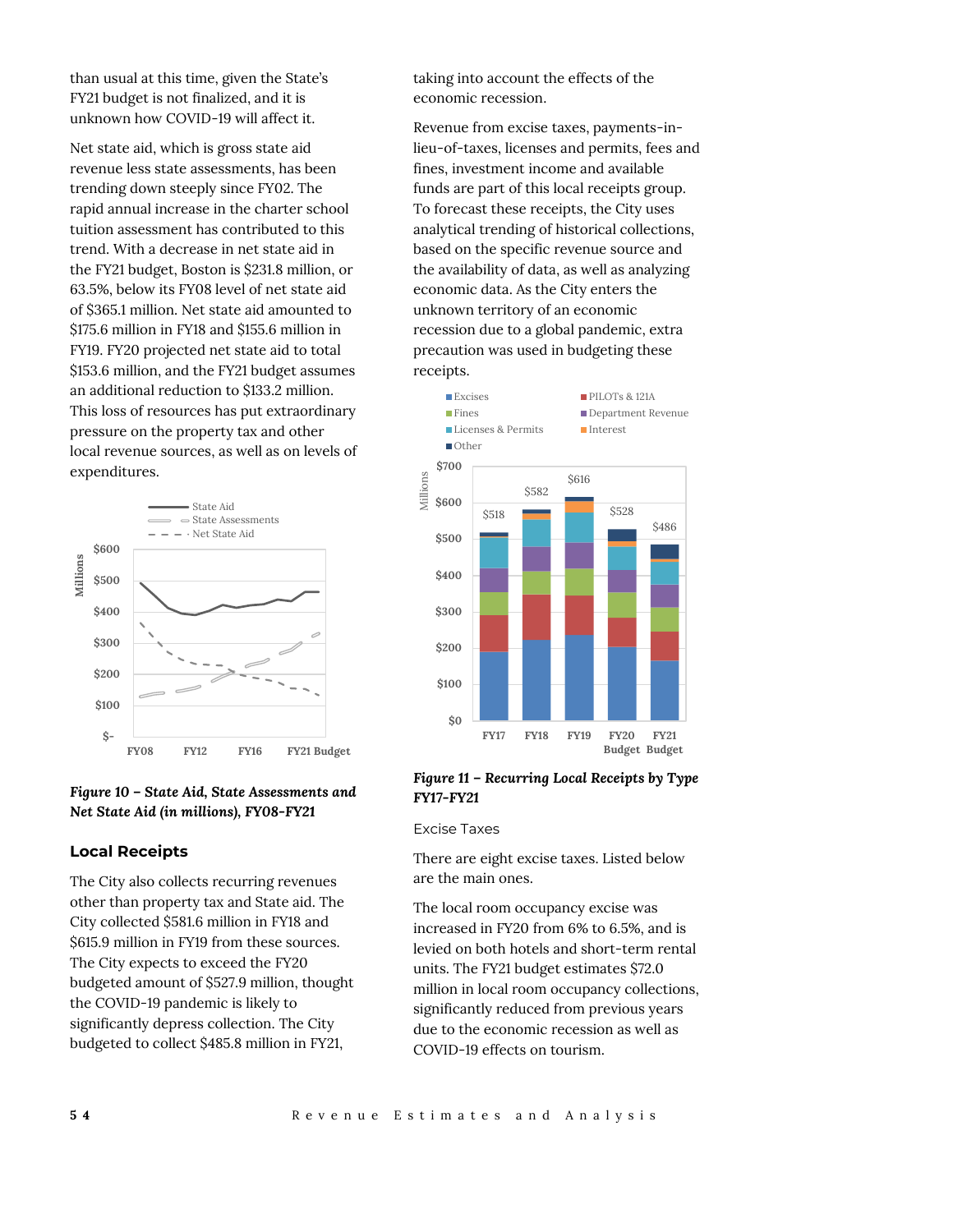In addition to the local tax, the State collects a 5.7% excise tax and a 2.75% fee, transferred to the State's convention center fund, for a total tax from all sources of 14.95%. Local room occupancy excise revenue totaled \$94.0 million in FY18 and \$100.6 million in FY19. The City is monitoring the \$97 million budgeted in FY20, due to the likely sharp drop in hotels and short term rental units' occupancy as a result of COVID-19 public health measures put into place.

The Commonwealth imposes an excise in lieu of property tax on motor vehicles, the proceeds of which are collected by the municipality in which the vehicle is principally kept. The excise is a uniform rate of \$25 per \$1,000 of vehicle valuation. Valuations are determined by a statutorilydefined depreciation schedule based on the manufacturer's list price and the year of manufacture.

Motor vehicle excise revenue totaled \$66.9 million in FY18 and \$66.0 million in FY19. For motor vehicle excise revenue, the City budgeted \$52.0 million in FY20 and decreased the budget to \$50.0 million for FY21. Since the tax lags the sale of the vehicle, this revenue estimate is generated based on projections of current year tax collections on motor vehicle sales in the state, as well as trend analysis.

Beginning in 2009, the State granted municipalities a new local option tax on restaurant meals. The City collected \$30.9 million in FY18 and \$33.0 million in FY19. The City is monitoring the \$30.5 million budgeted in FY20 due to impact of COVID-19 and the recession. The City budgeted \$23 million in FY21, expecting the recession and pandemic to continue affecting this industry.

The excise on the sale of jet fuel is 5% of the average sales price of the previous quarter, but no less than five cents per gallon. Increases in flights arriving and departing Logan International Airport led to

increased jet fuel excise revenue in recent years, mitigated by constant changes in prices. Jet fuel excise revenue totaled \$28.8 million in FY18 and \$34.5 million in FY19. The City budgeted \$23 million in FY20 and is expected to exceed that amount based on strong performance through February 2020. The FY21 budget was reduced to \$17 million, as the evolving global response to COVID-19 is significantly reducing the number of domestic and international flights.

The vehicle rental surcharge is a revenuesharing arrangement with the State. Under this arrangement, all vehicle rental contracts originating in the City are subject to a \$10 surcharge. The City receives \$1 of this surcharge. The City received \$1.6 million in FY18 and FY19. \$1.5 million was budgeted for both FY20 and FY21.

#### Fines

In FY19, the City issued 1.3 million parking tickets and has maintained a 92% rate of collection on those tickets. Major factors contributing to the City's successful collection rate include non-renewal of violator's registration and license by the Registry of Motor Vehicles until penalties are paid, booting and towing of vehicles, increased ability to recover fine payments from rental agencies, and systematic collection of fines for company cars and leased vehicles. The City also contracts with a third-party vendor to collect delinquent fines from out of state vehicles and other hard-to-reach offenders.

The City collected parking fines revenue of \$60.7 million in FY18. In FY19, the City made a strategic set of increases to the previous parking fines structure, designed to reduce congestion and emissions, increase cleanliness, and improve the parking experience. Overall in FY19, the City issued approximately 126,000 fewer tickets compared to FY18, a 9% decrease in issuance, and collected \$70.1 million. Parking fines revenue is budgeted at \$65.3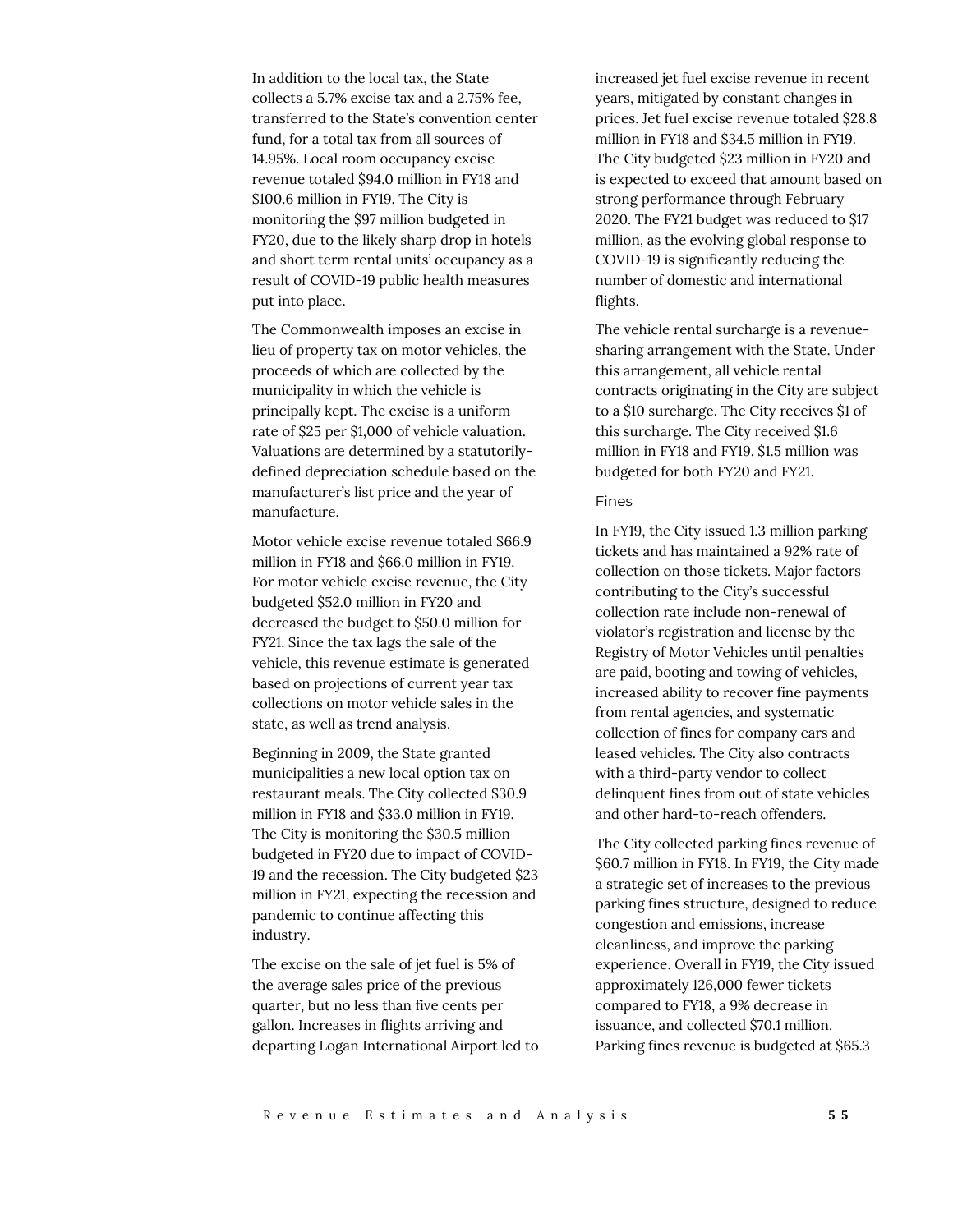million in FY20 and \$61.2 million in FY21. Issuance and collection was affected by COVID-19, starting in March 2020, as many businesses were closed throughout the City and traffic into the City was reduced.

## Interest on Investments

The City's level of investment income is a function of prevailing short-term interest rates and daily cash balances. Investment income totaled \$15.4 million in FY18 and \$30.4 million in FY19.

The City projects interest income to exceed the \$15 million budgeted in FY20. In August 2019, the Federal Reserve decreased the Federal Funds target range to a range of 2.00% to 2.25% (a 0.25% decrease). Since then, additional decreases occurred and the range is currently 0%-0.25%. Therefore, the City has budgeted \$8 million for this source for FY21. The City will continue to carefully monitor future decisions likely to affect collections in this category.

# Payments in Lieu of Taxes

Payments in Lieu of Taxes (PILOTs) are payments made by property tax-exempt institutions located in the City, including hospitals, universities, and cultural institutions. These are voluntary contributions for municipal services such as police and fire protection, street cleaning, and snow removal.

Growth in PILOT revenue comes from new agreements, escalations that adjust the payments for inflation, and re-negotiation or expansion of current agreements. The Massachusetts Port Authority (MassPort) currently provides 41% of the PILOT revenue the City receives annually.

In April 2010, the City released a report suggesting more standardization of PILOT agreements. Specifically, each agreement should represent, in cash or in-kind, 25% of the amount of tax that would be due if properties were not tax exempt. This type of change generates more revenue than what was previously collected, while

providing some equity across paying institutions. New agreements under this framework were adopted in FY12, and that year includes the first installment of a fiveyear phase-in period to the new amounts. FY17 was the first year after that phase-in period.

Payments in lieu of taxes totaled \$53.6 million in FY17, \$52.7 million in FY18 and \$54.0 million in FY19. The City expects this revenue source to come in below the \$49.0 million budgeted for FY20 due to COVID-19 impact on universities, hospitals and cultural institutions and estimates \$49.3 million in FY21.

# Urban Redevelopment Chapter 121A

Massachusetts General Law (MGL), Chapter 121A allows local governments to suspend the imposition of property taxes at their normal rates in order to encourage redevelopment. Chapter 121A revenues are based on two separate sections of the law as described below.

The Urban Redevelopment Corporation excise (Chapter 121A, section 10) is collected in-lieu-of-corporate income tax for which the Commonwealth acts as the collector and distributes the proceeds to municipalities. In most cases, the formula for the 121A section 10 payment in-lieu-oftax is \$10 per \$1,000 of the current cash value of property plus 5% of gross income. In FY18 and FY19, the City received Chapter 121A section 10 distributions of \$41.6 million and \$19.7 million, respectively, due to late FY17 payments received in FY18. Chapter 121A section 10 revenues are budgeted at \$11.5 million in FY20 and \$12 million in FY21, as timing of these payments is inconsistent.

In addition to the Section 10 payments collected by the State, most 121A corporations have individual agreements with the City that result in additional payments made directly to the City. These section 6A agreements are complex, with actual amounts owed dependent on a formula that varies widely. The City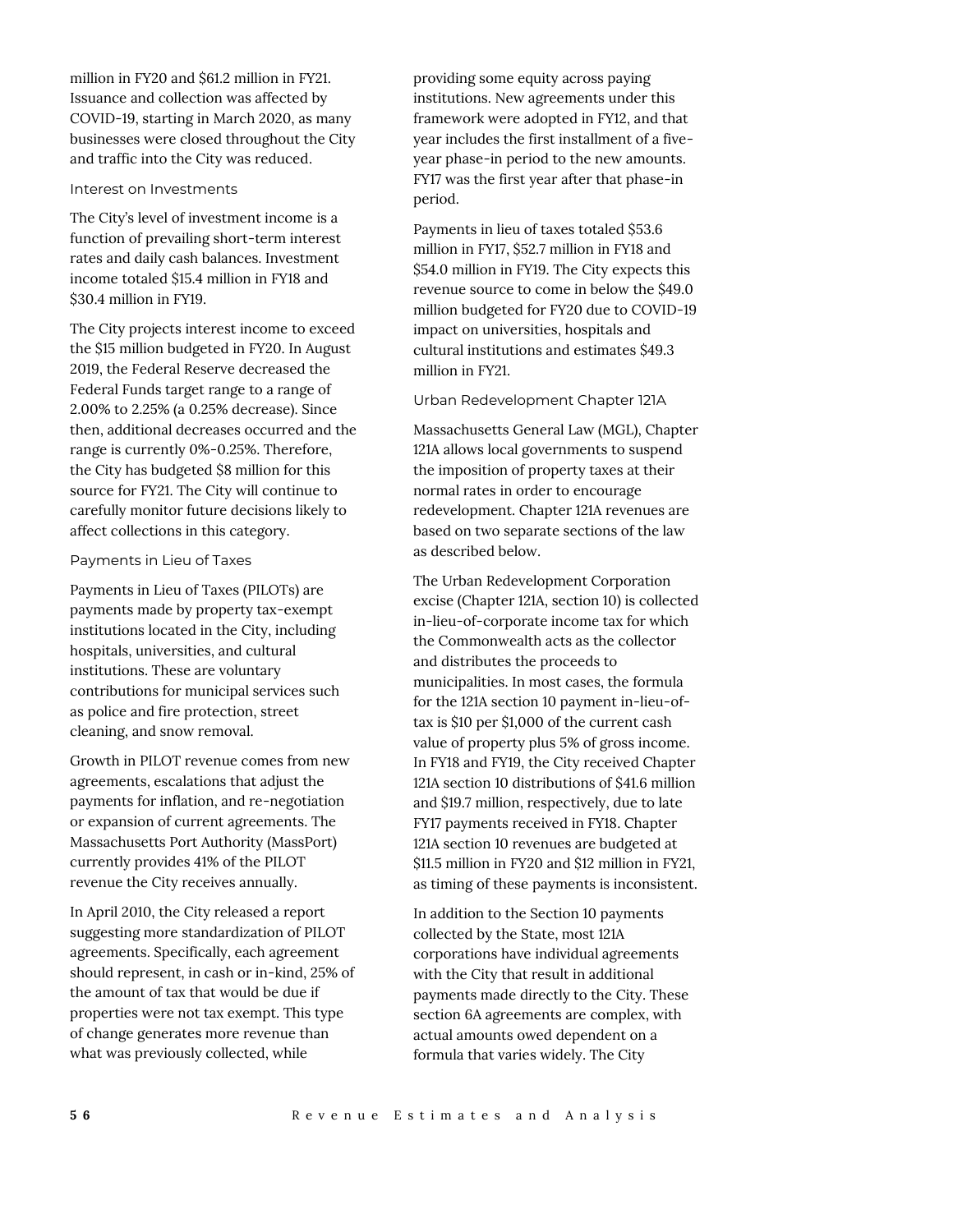collected section 6A payments of \$21.3 million in FY18 and \$24.6 million in FY19. The City expects section 6A collections to surpass the budgeted \$12.0 million in FY20 and budgeted FY21 collections at \$12.0 million as well. As Chapter 121A agreements expire and the properties transition back to regular property taxes, these payments will decrease, while contributing to the new growth portion of the property tax levy.

Miscellaneous Department Revenue

With such limited revenue tools, the City is continuing in the FY21 budget to better maximize the local revenue options. The FY21 budget includes an additional \$1.1 million identified in departmental revenues, over the FY20 estimates. In FY21, the Administration and Finance cabinet will continue a citywide review of collections, as well as address past due bills to recover additional revenue.

The largest revenue source in this category is Street Occupancy permits. The City received \$8.9 million in FY18 and \$11.0 million in FY19, due to an amendment to the Street Occupancy Permit City Ordinance, as well as robust construction activity. Street Occupancy Permits are expected to exceed their \$9.2 million budget in FY20 and were increased to \$10.0 million in FY21.

Licenses and Permits

This category is dominated by building permits revenue, from which the City received \$52.8 million and \$61.8 million in FY18 and FY19 respectively. Building permits revenue is expected to exceed the \$45 million budgeted in FY20, and is estimated at \$45.0 million in FY21. This estimate is based on historical trends and analysis on real estate market and investment trends, as well as considering the effects of COVID-19 and the economic recession.

The second largest license and permit revenue is the cable television license fee, from which the City received \$7.3 million in

FY18 and \$6.5 in FY19. The City is expected to collect the budgeted \$6.0 million in FY20, and budgeted to collect \$4.5 million in FY21. The reduction is due to new FCC rules and decrease in cable subscribers.

Alcoholic beverage licensing is the only other revenue source in this category that regularly exceeds \$4 million in annual revenue. Alcoholic beverage licenses are budgeted at \$4.5 million in FY20 and FY21.

#### Penalties and Interest

Taxpayers are assessed both a penalty and interest for late payments of property tax bills, motor vehicle excise bills, and other payments. The City collected \$11.4 million in such penalties and interest in both FY18 and FY19. Actual penalty and interest collections for FY20 will likely slightly exceed the \$8 million budget. The City has budgeted this source at \$9 million in FY21.

#### **Available Funds**

Most of the City's General Fund budget is supported by the revenues that are estimated to come in during the course of the fiscal year, including property tax, excises, state aid, and the various other categories of revenues described above. Available funds are linked to a separate category of expenditure appropriation those supported by immediately available fund transfers.

The only two significant available funds that the City budgets each year are parking meter revenues to support the Transportation Department, and cemetery trust monies that are used to support the City's maintenance of its public cemeteries. Both special funds have fees collected during the course of the year. By transferring out less than what is collected over the years, the City has built up a balance in both funds. Trust fund balances, such as the Cemetery Trust, also benefit from the opportunity to invest in securities offering a higher return than short-term fixed-income investments.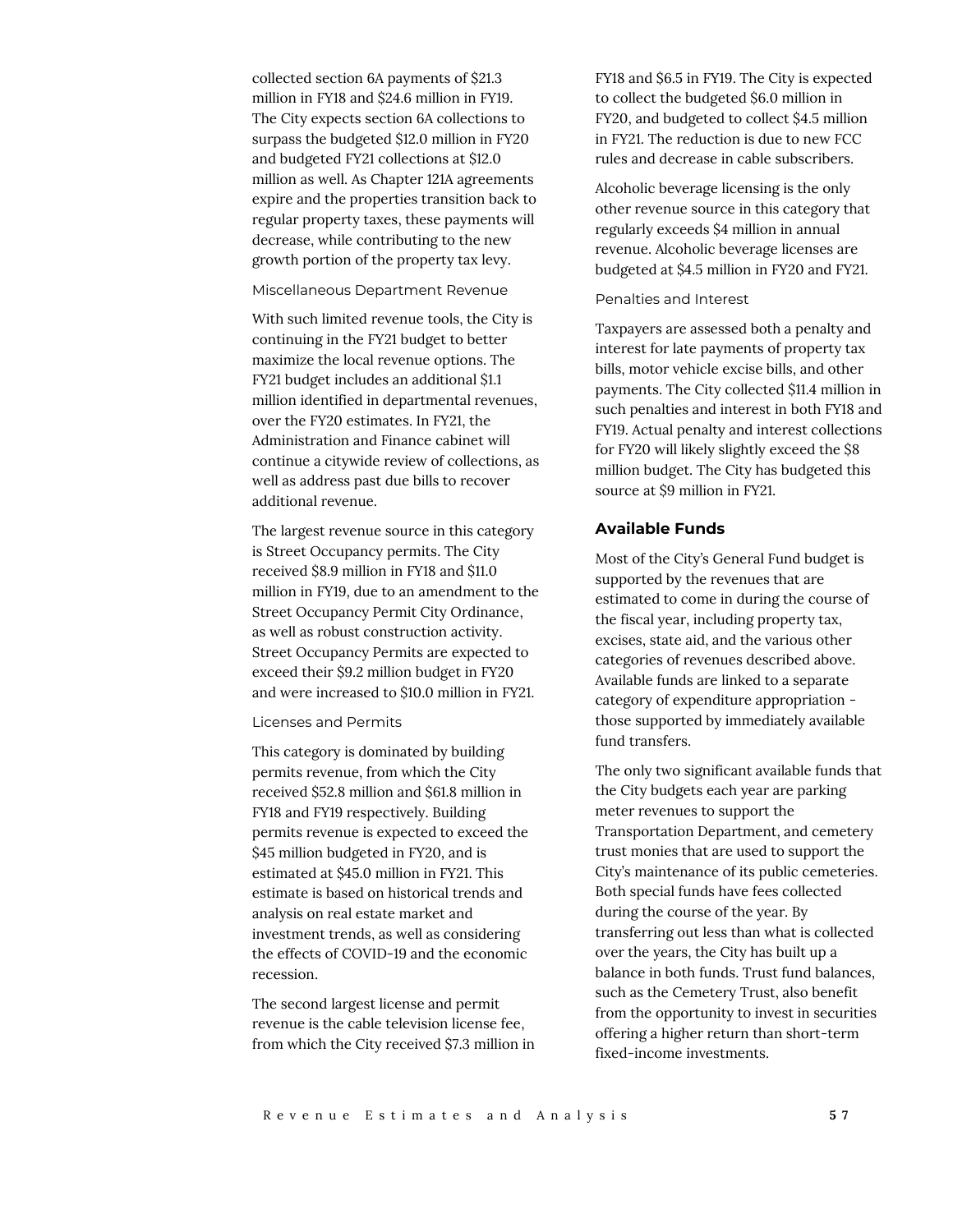The City did not transfer any funds to the General Fund in FY18 or FY19. The City has budgeted to transfer \$23.9 million from the Parking Meter Fund and \$950,000 from the Cemetery Trust Fund to the General Fund in FY20. The FY21 budget includes \$30 million budgeted to be transferred from the Parking Meter Fund and \$950,000 from the Cemetery Trust Fund to the General Fund.

See the *Financial Management* section of Volume I for details.

## **Non-Recurring Revenue**

Surplus Property

The surplus property disposition fund contains proceeds from the sale of various City land or buildings. The use of these funds is usually restricted to one-time expenditures. No funds are included in the FY21 budget from this revenue source.

Budgetary Fund Balance

Budgetary Fund Balance can be appropriated for use during the fiscal year after certification by the Department of Revenue (DOR). Budgetary Fund Balance is more commonly referred to as "Free Cash" when used this way. This item is most simply described as the portion of available reserves, generated to a considerable degree by annual operating surpluses that the City can responsibly appropriate for spending.

The FY18 and FY19 budgets did not use any fund balance, but instead used recurring revenue to support the appropriation for Other Post-Employment Benefits (OPEB), the liability associated with retiree health insurance costs. The FY20 and FY21 budgets assume the use of \$40.0 million to support OPEB.

See the *Financial Management* section of Volume I for more details on this revenue source.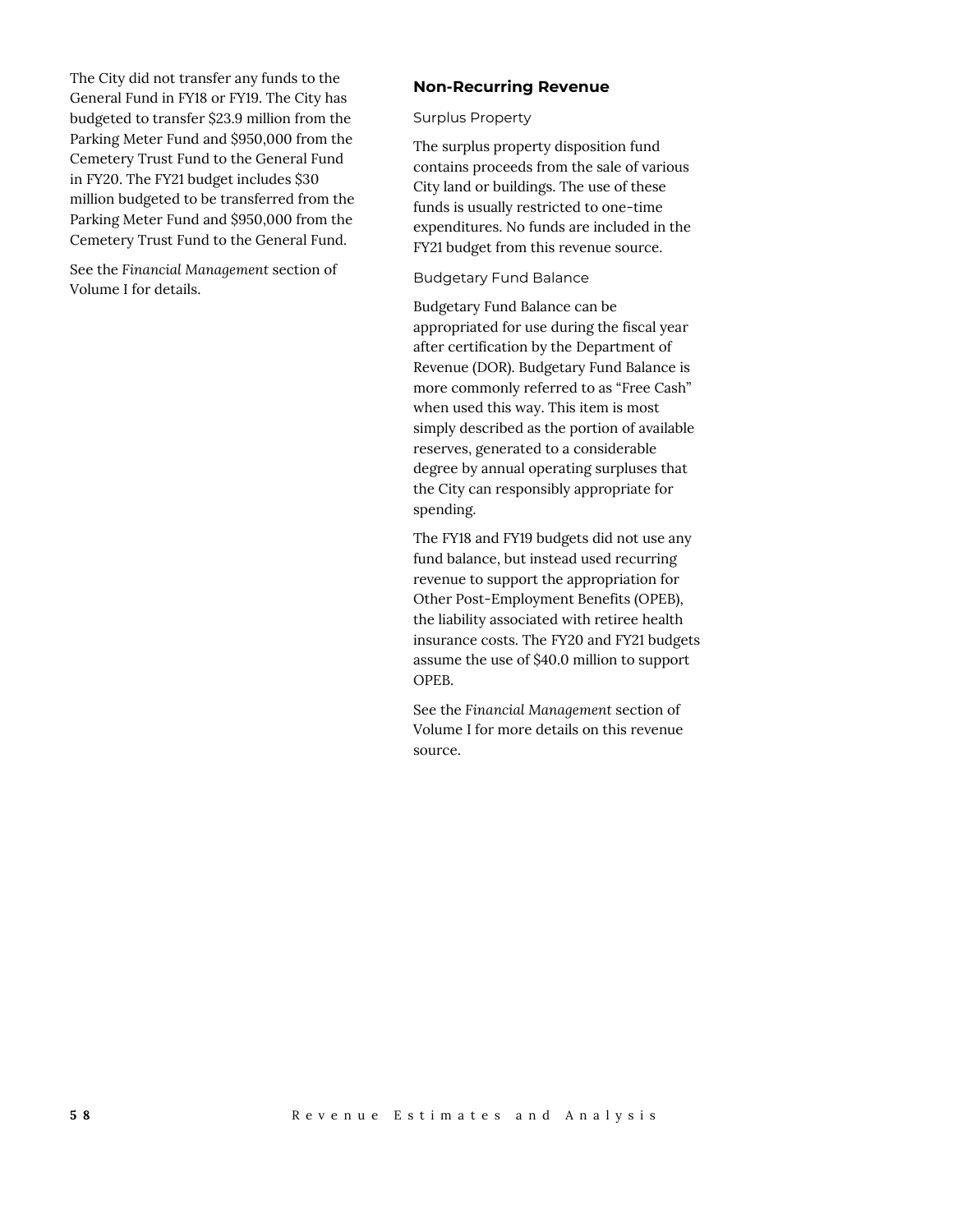|                                                  |          | <b>FY18 Actual</b> | <b>FY19 Actual</b> | FY20 Budget      | FY21 Budget   |
|--------------------------------------------------|----------|--------------------|--------------------|------------------|---------------|
| Property Tax                                     |          | 2,222,595,430      | 2,354,143,061      | 2,508,767,049    | 2,636,486,226 |
| 40116 Property Tax Overlay                       |          | $-30,603,943$      | $-33,260,646$      | $-47,323,895$    | $-14,000,000$ |
|                                                  | Subtotal | 2,191,991,487      | 2,320,882,415      | 2,461,443,154    | 2,622,486,226 |
| <b>EXCISES</b>                                   |          |                    |                    |                  |               |
| Motor Vehicle Excise                             |          | 66,882,454         | 66,025,609         | 52,000,000       | 50,000,000    |
| 40129 Room Occupancy Excise                      |          | 94,010,606         | 100,578,619        | 97,000,000       | 72,000,000    |
| 40130 Aircraft Fuel Excise                       |          | 28,835,362         | 34,475,671         | 23,000,000       | 17,000,000    |
| 40140 Condominium Conversion<br>Excise           |          | 969,500            | 742,500            | 500,000          | 500,000       |
| 40601 Meals Excise Tax                           |          | 30,930,632         | 33,013,330         | 30,500,000       | 23,000,000    |
| 40602 Marijuana Excise                           |          | $\boldsymbol{0}$   | $\mathbf{0}$       | 0                | 1,250,000     |
| 40603 Community Host<br>Agreements               |          | $\boldsymbol{0}$   | 62,466             | $\boldsymbol{0}$ | 1,250,000     |
| 41113 Vehicle Rental Surcharge                   |          | 1,553,089          | 1,562,199          | 1,500,000        | 1,500,000     |
| <b>Boat Excise</b>                               |          | 57,311             | 50,152             | 40,000           | 40,000        |
|                                                  | Subtotal | 223,238,953        | 236,510,546        | 204,540,000      | 166,540,000   |
| <b>FINES</b>                                     |          |                    |                    |                  |               |
| <b>Total Parking Fines</b>                       |          | 60,722,214         | 70,136,461         | 65,295,000       | 61,192,560    |
| 45104 Code Enforcement - Trash                   |          | 1,204,448          | 1,225,810          | 1,100,000        | 1,100,000     |
| Other Fines                                      |          | 1,627,501          | 2,751,403          | 2,940,000        | 3,820,000     |
|                                                  | Subtotal | 63,554,162         | 74,113,675         | 69,335,000       | 66,112,560    |
| <b>Interest On Investments</b>                   |          |                    |                    |                  |               |
| 47151 Interest On Investments                    |          | 15,390,159         | 30,407,612         | 15,000,000       | 8,000,000     |
|                                                  | Subtotal | 15,390,159         | 30,407,612         | 15,000,000       | 8,000,000     |
| <b>PILOTs</b>                                    |          |                    |                    |                  |               |
| 40167 PILOTs                                     |          | 33,541,808         | 34,432,514         | 29,000,000       | 29,000,000    |
| 40168 Other PILOTs                               |          | 448,129            | 171,193            | 150,000          | 200,000       |
| 40169 Massport/DOT                               |          | 18,705,064         | 19,443,369         | 19,830,000       | 20,078,133    |
|                                                  | Subtotal | 52,695,000         | 54,047,076         | 48,980,000       | 49,278,133    |
| <b>URBAN REDEVLOPMENT</b><br><b>CHAPTER 121A</b> |          |                    |                    |                  |               |
| 121B Section 16                                  |          | 9,542,201          | 9,608,332          | 7,500,000        | 6,000,000     |
| 121A Section 6A                                  |          | 21,347,009         | 24,638,918         | 12,000,000       | 12,000,000    |
| 121C                                             |          | 50,000             | 450,000            | 50,000           | 700,000       |
| 41013 Chapter 121A Section 10                    |          | 41,575,879         | 19,709,174         | 11,500,000       | 12,000,000    |
|                                                  | Subtotal | 72,515,090         | 54,406,423         | 31,050,000       | 30,700,000    |

# **Revenue Detail**

R e v e n u e E s t i m a t e s a n d A n a l y s i s **5 9**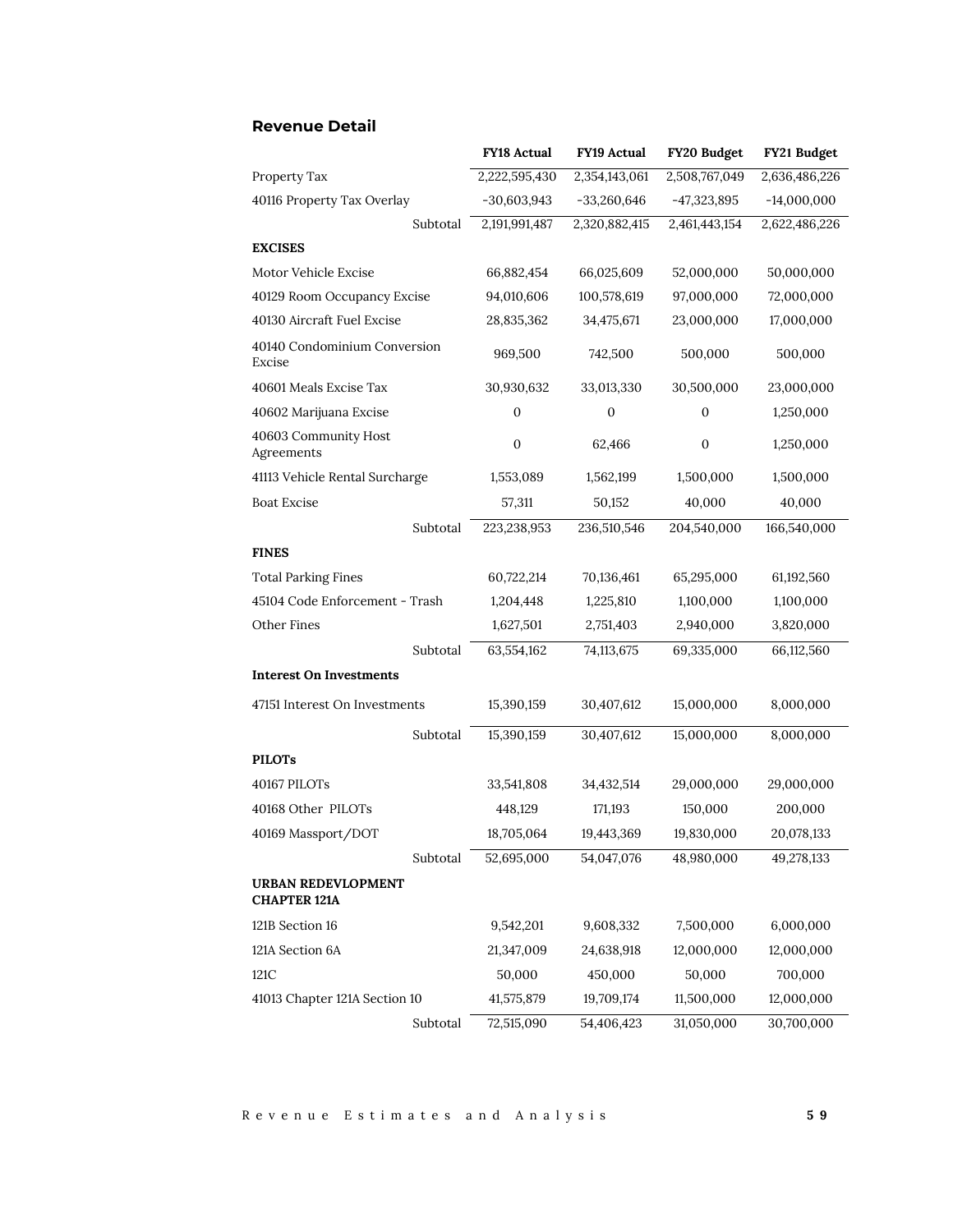|                                           | <b>FY18 Actual</b> | <b>FY19 Actual</b> | FY20 Budget | FY21 Budget |
|-------------------------------------------|--------------------|--------------------|-------------|-------------|
| <b>MISC DEPARTMENT REVENUE</b>            |                    |                    |             |             |
| 43105 Registry Division Fees              | 1,615,918          | 1,785,968          | 1,750,000   | 1,750,000   |
| 43109 Liens                               | 634,425            | 583,425            | 550,000     | 550,000     |
| 43120 City Clerk Fees                     | 586,075            | 652,907            | 620,000     | 650,000     |
| 43137 Municipal Medicaid<br>Reimbursement | 8,114,775          | 7,533,319          | 7,500,000   | 6,000,000   |
| 43138 Medicare Part D                     | 3,600,361          | 5,336,079          | 2,700,000   | 2,700,000   |
| 43202 Police Services                     | 765,115            | 696,919            | 650,000     | 700,000     |
| 43211 Fire Services                       | 7,322,067          | 7,571,563          | 6,655,000   | 6,000,000   |
| 43301 Parking Facilities                  | 2,955,864          | 2,643,593          | 2,200,000   | 2,100,000   |
| 43311 PWD - Street Occupancy.             | 8,872,545          | 10,955,380         | 9,200,000   | 10,000,000  |
| 43425 St. Furniture Prgm Fixed Fees       | 1,500,000          | 1,500,000          | 1,500,000   | 1,500,000   |
| 43426 St. Furniture Prgm Ad. Fees         | 1,250,783          | 971,116            | 900,000     | 1,000,000   |
| 44002 Tuition & Transportation            | 1,310,744          | 1,909,273          | 1,600,000   | 1,900,000   |
| 47119 Affirmative Recovery Unit           | 154,416            | 262,621            | 100,000     | 200,000     |
| 47130 Fringe Retirement                   | 5,409,090          | 5,141,123          | 4,900,000   | 5,000,000   |
| 47131 Pensions & Annuities                | 4,717,510          | 5,075,815          | 5,000,000   | 5,300,000   |
| 47132 Indirect Costs<br>Reimbursement     | 481,532            | 484,041            | 400,000     | 400,000     |
| 48000 Detail Admin Fee                    | 4,684,326          | 4,040,562          | 4,000,000   | 3,900,000   |
| Other Misc Department Revenue             | 14,342,675         | 15,260,389         | 11,872,338  | 13,585,980  |
| Subtotal                                  | 68,318,217         | 72,404,095         | 62,097,338  | 63,235,980  |
| <b>LICENSES &amp; PERMITS</b>             |                    |                    |             |             |
| 40211 Building Permits                    | 52,818,478         | 61,819,068         | 45,000,000  | 45,000,000  |
| 40213 Weights & Measures                  | 297,760            | 288,915            | 290,000     | 290,000     |
| 40215 BTD - Street & Sidewlk<br>Permits   | 3,659,971          | 3,309,952          | 3,000,000   | 2,500,000   |
| 40221 Health Inspections                  | 1,870,999          | 1,850,369          | 1,800,000   | 1,530,000   |
| 40220 Boat Mooring Permits                | 0                  | 15,139             | 10,000      | 10,000      |
| 40222 Alcoholic Beverage Licenses         | 4,526,023          | 4,602,126          | 4,500,000   | 4,500,000   |
| 40224 Entertainment Licenses              | 1,901,673          | 1,883,126          | 1,700,000   | 1,800,000   |
| 40227 Police - Firearm Permits            | 48,550             | 37,288             | 25,000      | 30,000      |
| 40229 Other Business Lic. &<br>Permits    | 164,505            | 166,914            | 160,000     | 160,000     |
| 40235 Cable Television                    | 7,334,661          | 6,469,226          | 5,951,583   | 4,460,000   |
| Other Licenses & Permits                  | 1,883,575          | 2,154,344          | 1,610,000   | 1,680,000   |
| Subtotal                                  | 74,506,195         | 82,596,465         | 64,046,583  | 61,960,000  |

**6 0** R e v e n u e E s t i m a t e s a n d A n a l y s i s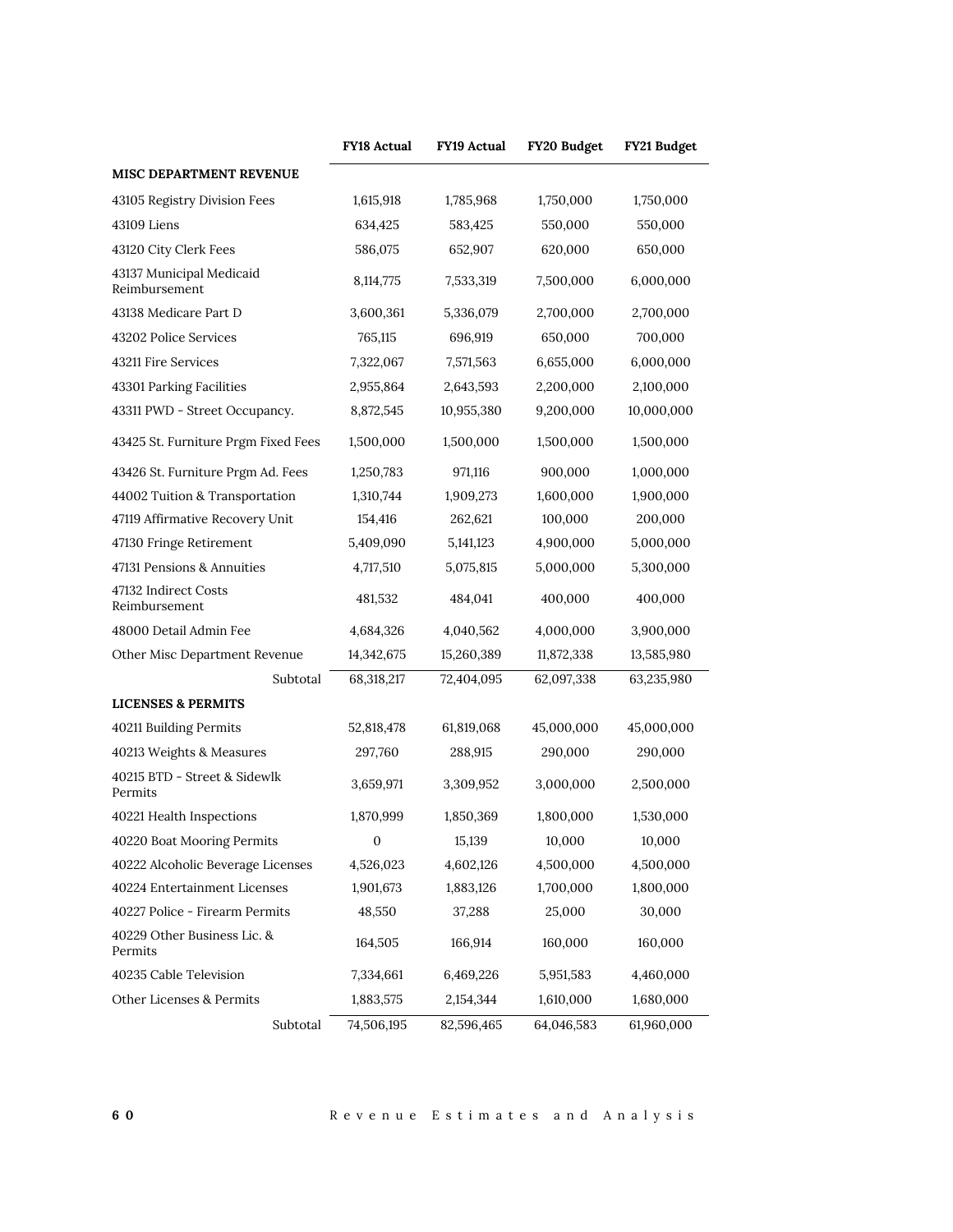|                                              | <b>FY18 Actual</b> | <b>FY19 Actual</b> | FY20 Budget   | FY21 Budget   |
|----------------------------------------------|--------------------|--------------------|---------------|---------------|
| PENALTIES & INTEREST                         |                    |                    |               |               |
| 40133 Pen & Int - Property Tax               | 2,911,187          | 2,581,079          | 2,000,000     | 2,300,000     |
| 40134 Pen & Int - MV Excise                  | 3,069,036          | 2,860,626          | 2,000,000     | 2,200,000     |
| 40136 Pen & Int - Tax Title                  | 5,395,174          | 5,977,523          | 4,000,000     | 4,500,000     |
| Other Penalties & Interest                   | 196                | 169                | $\mathbf{0}$  | $\mathbf{0}$  |
| Subtotal                                     | 11,375,592         | 11,419,397         | 8,000,000     | 9,000,000     |
| <b>AVAILABLE FUNDS</b>                       |                    |                    |               |               |
| 42502 Approp. Cemetery Trust<br>Fund         | $\mathbf{0}$       | $\boldsymbol{0}$   | 950,000       | 950,000       |
| 42503 Approp. Parking Meters                 | $\Omega$           | $\Omega$           | 23,900,000    | 30,000,000    |
| Subtotal                                     | $\Omega$           | $\Omega$           | 24,850,000    | 30,950,000    |
| <b>STATE AID</b>                             |                    |                    |               |               |
| 41015 State Owned Land                       | 291,100            | 318,922            | 408,662       | 408,662       |
| 41104 Exemptions - Elderly                   | 379,512            | 1,014,001          | 969,296       | 969,296       |
| 41114 Veterans Benefits                      | 1,926,810          | 1,661,668          | 2,253,220     | 2,253,220     |
| 41118 Unrestricted General<br>Government Aid | 189,267,705        | 186,904,657        | 201,181,161   | 201,181,161   |
| 41119 Local Share Of Racing Taxes            | 442,694            | 331,187            | 329,602       | 329,602       |
| 41301 School Construction                    | 6,720,147          | 5,107,351          | 2,461,330     | 2,461,330     |
| 41305 Charter Tuition Asses. Reimb.          | 22,612,523         | 19,017,852         | 34,682,541    | 34,682,541    |
| 41306 Chapter 70 Education Aid               | 218,066,495        | 220,001,735        | 221,915,045   | 221,915,045   |
| Subtotal                                     | 439,706,986        | 434, 357, 373      | 464,200,857   | 464,200,857   |
| <b>RECURRING REVENUE TOTAL</b>               | 3,213,291,847      | 3,371,145,077      | 3,453,542,932 | 3,572,463,756 |
| <b>NON-RECURRIMG REVENUE</b>                 |                    |                    |               |               |
| 42501 Approp. Surplus Property               |                    |                    |               |               |
| Fund                                         | $\mathbf{0}$       | $\mathbf{0}$       | 0             | $\mathbf{0}$  |
| 42504 Approp. Fund Balance                   | 0                  | $\mathbf{0}$       | 40,000,000    | 40,000,000    |
| <b>GRAND TOTAL</b>                           | 3,213,291,843      | 3,371,145,077      | 3,493,542,932 | 3,612,463,756 |

R e v e n u e E s t i m a t e s a n d A n a l y s i s **6 1**